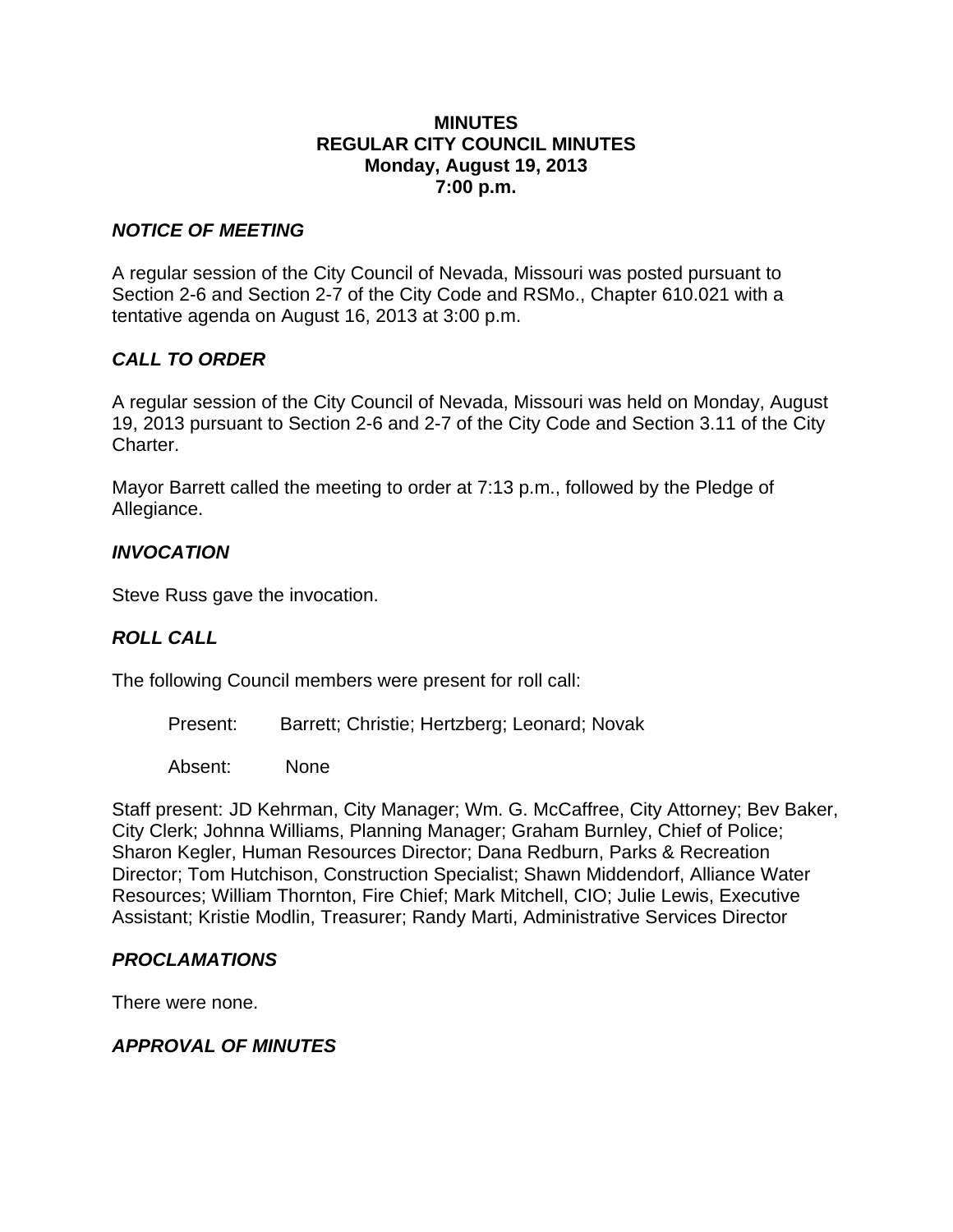Councilperson Novak moved to accept the August 6, 2013 regular session City Council minutes as written. Councilperson Hertzberg provided the second. The motion was duly considered and passed unanimously.

# *APPOINTMENTS TO BOARDS AND COMMISSIONS*

Mayor Barrett presented Jeff Post for re-appointment, to the Parks and Recreation Board of Directors.

Councilperson Hertzberg moved to re-appoint Jeff Post to the Parks and Recreation Board for the 3<sup>rd</sup> - term, expiring June 2016. Councilperson Novak provided the second. The motion was duly considered and unanimously passed.

Mayor Barrett presented Annie Daugherty for appointment, replacing Lori Fast, to the Nevada Public Library Board of Directors.

Councilperson Leonard moved to appoint Annie Daugherty to the Library Board for the 1<sup>st</sup> - term, expiring June 2016. Councilperson Hertzberg provided the second. The motion was duly considered and unanimously passed.

Mayor Barrett presented Gerald McBeth for appointment, as alternate Public Hearing Officer.

Councilperson Christie moved to appoint Gerald McBeth as alternate Public Hearing Officer. Councilperson Novak provided the second. The motion was duly considered and unanimously passed.

Councilperson Novak requested setting term limits for the Boards and Commissions members.

#### *CONSIDERATION OF BIDS*

The first bid considered was the building for the Facility Maintenance Department.

Councilperson Novak moved to approve the bid from Sutherlands in the amount of \$8,699. Councilperson Leonard provided the second. The motion was duly considered and passed by the following vote:

- Aye: Barrett; Christie; Hertzberg; Leonard; Novak
- Nay: None
- Absent: None

Next was consideration of the purchase of a 2001 Vac-Con V390/1000 LHA Jetter truck for Alliance Water Resources Department.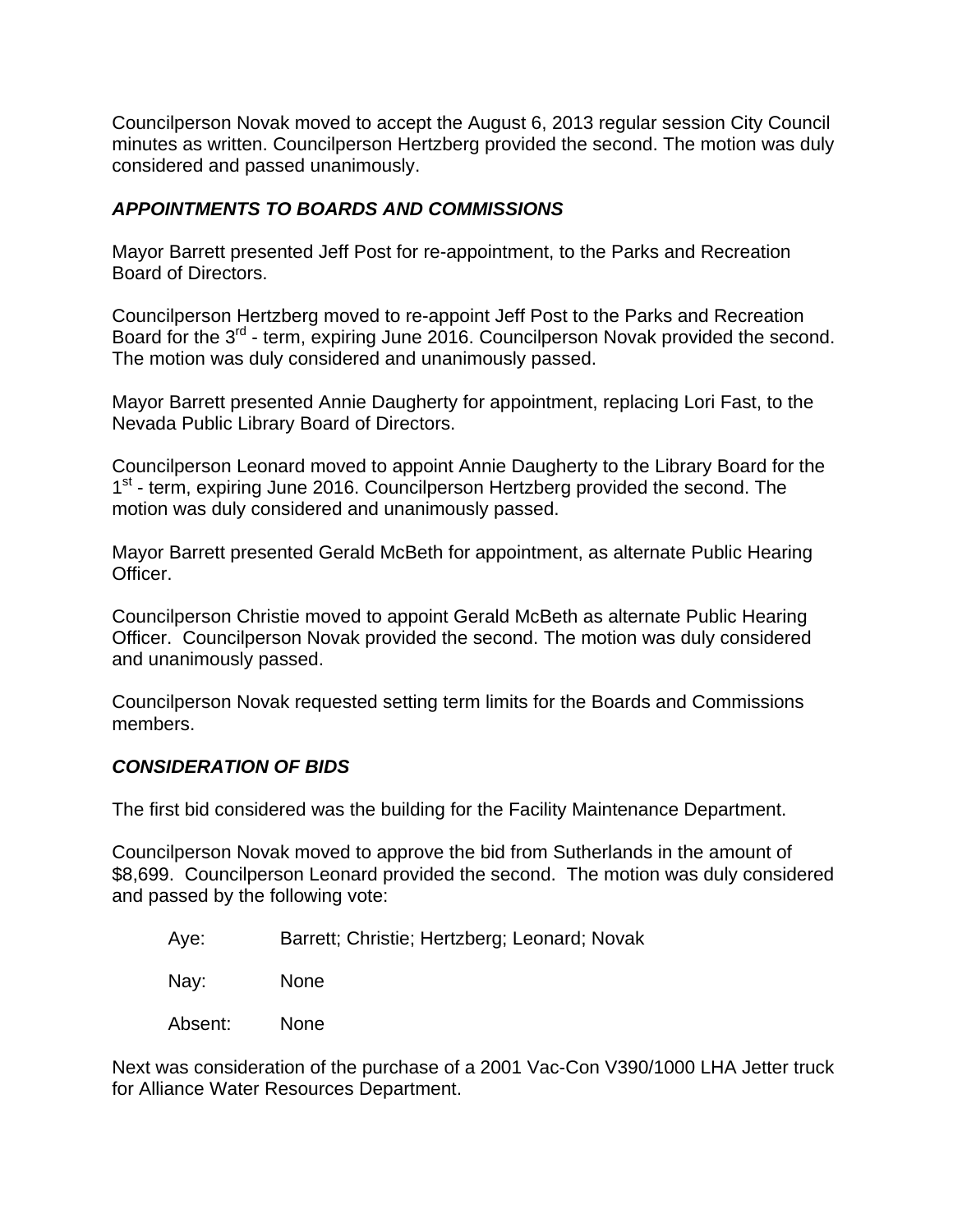Councilperson Leonard moved to approve the bid from EJ Equipment of \$85,000. Councilperson Christie provided the second. The motion was duly considered and passed by the following vote:

Aye: Christie; Hertzberg; Leonard; Novak; Barrett

Nay: None

Absent: None

## *PUBLIC PARTICIPATION FROM THOSE REGISTERED WITH THE CITY CLERK*

Orletta Simrell, 1002 W. Hunter discussed issues with her drive flooding and brush in her neighbor's back yard with both issues already addressed by City staff.

Edie Ramsey-Mason presented her position on the dog leash law and park. She is not in favor of either.

## *COMMUNICATIONS AND PETITIONS*

Dana Redburn, Director of Parks and Recreation presented a plan for the \$10,000 received from a Trim Grant for the purchase of trees.

#### *OLD BUSINESS*

First item to be considered was Bill No.2013-036 levying general and special taxes in the City of Nevada, Missouri, for the Tax year, 2013.

. Councilperson Novak moved to place Bill No. 2013-036 on second reading by title only. Councilperson Christie provided the second. The motion was duly considered and passed by the following vote:

Aye: Hertzberg; Leonard; Novak; Barrett; Christie

Nay: None

Absent: None

The Mayor declared Bill No. 2013-036 read a second time, passed, approved and adopted. The Bill was numbered Ordinance No. 7905 and was signed by the Mayor and attested by the City Clerk. The Mayor directed said Ordinance be engrossed upon the corporate records.

Next item to be considered was Bill No. 2013-037 authorizing the execution of a governmental cooperative contract with Vernon County and the Vernon County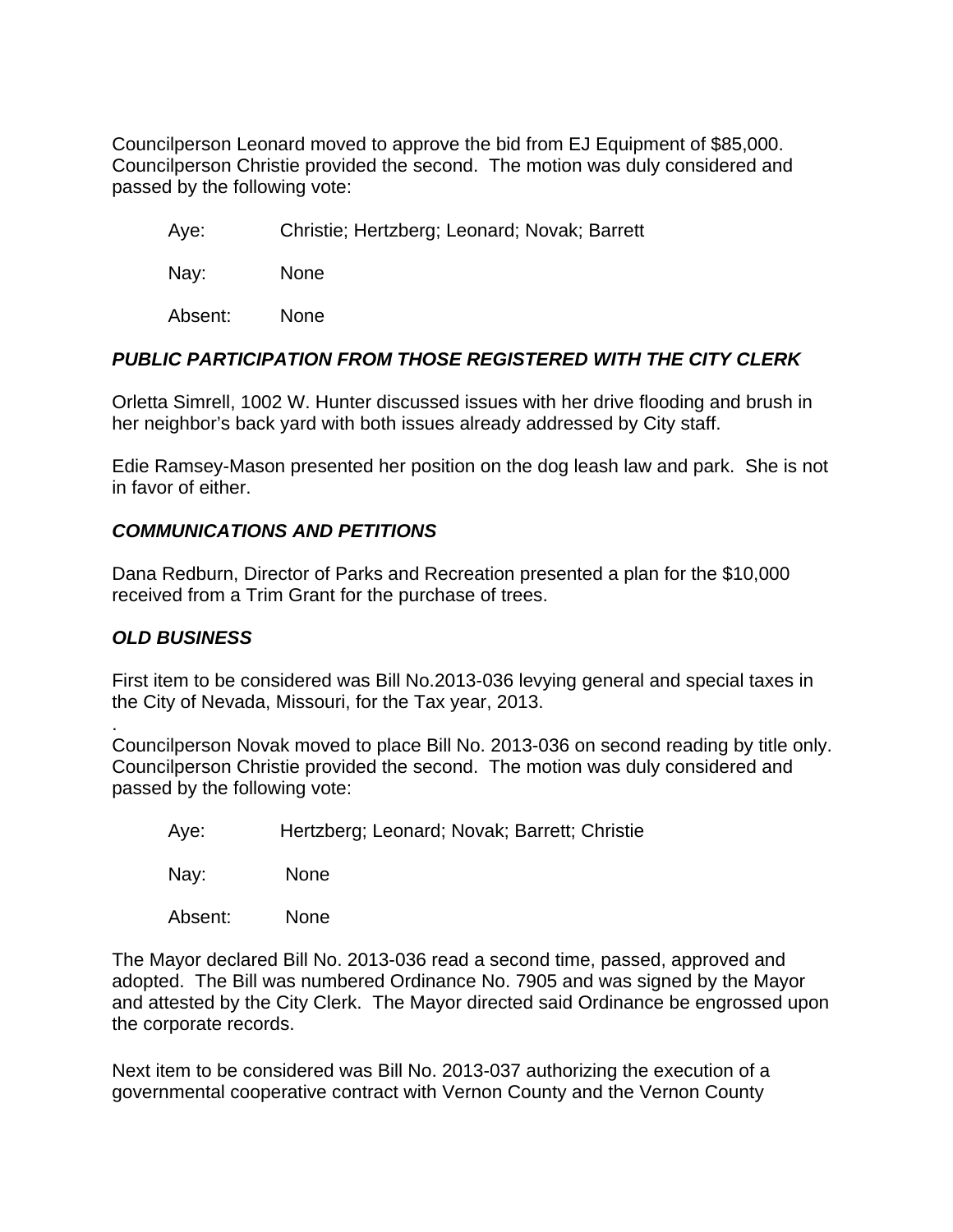Assessor pertaining to assessments of real and personal properties within the corporate limits of Nevada, Missouri in conformity with section 70.220 ET. SEQ. RSMo., 2000.

Councilperson Hertzberg moved to place Bill No. 2013-037 on second reading by title only. Councilperson Christie provided the second. The motion was duly considered and passed by the following vote:

Aye: Leonard; Novak; Barrett; Christie; Hertzberg

Nay: None

Absent: None

The Mayor declared Bill No. 2013-037 read a second time, passed, approved and adopted. The Bill was numbered Ordinance No. 7906 and was signed by the Mayor and attested by the City Clerk. The Mayor directed said Ordinance be engrossed upon the corporate records.

Next item to be considered was Bill No. 2013-038 authorizing execution of the release of NID assessment for the following property against Jesus and Lorena Ornelas.

Councilperson Novak moved to place Bill No. 2013-038 on second reading by title only. Councilperson Christie provided the second. The motion was duly considered and passed by the following vote:

Aye: Novak; Barrett; Christie; Hertzberg; Leonard

Nay: None

Absent: None

The Mayor declared Bill No. 2013-038 read a second time, passed, approved and adopted. The Bill was numbered Ordinance No. 7907 and was signed by the Mayor and attested by the City Clerk. The Mayor directed said Ordinance be engrossed upon the corporate records.

Next item to be considered was Bill No. 2013-039 approving and authorizing the execution of an engagement letter between the City of Nevada, Missouri and Cunningham, Vogel & Rost, P.C. Legal Counselors to local Government.

Councilperson Leonard moved to place Bill No. 2013-039 on second reading by title only. Councilperson Hertzberg provided the second. The motion was duly considered and passed by the following vote:

Aye: Barrett; Christie; Hertzberg; Leonard; Novak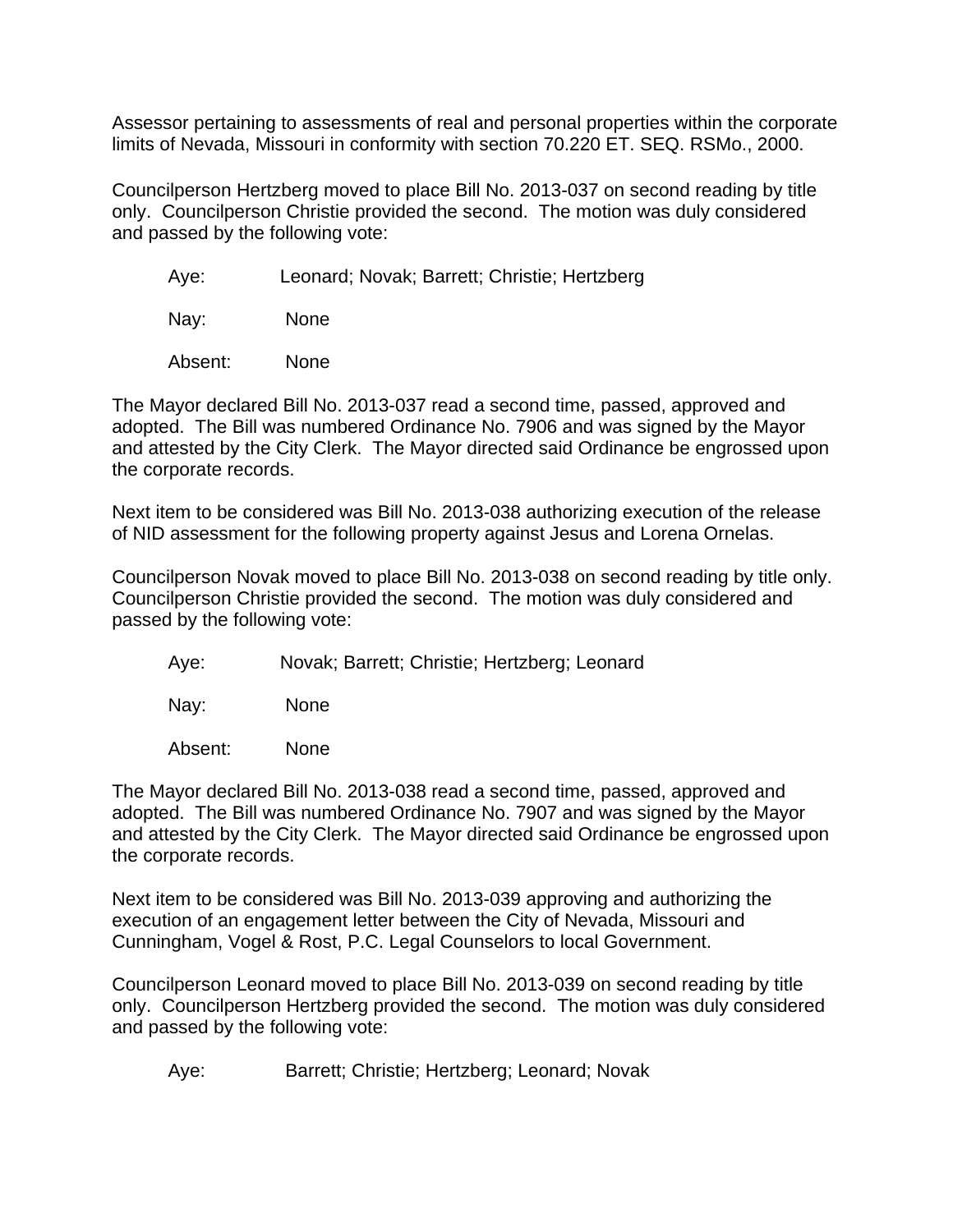Nay: None

Absent: None

The Mayor declared Bill No. 2013-039 read a second time, passed, approved and adopted. The Bill was numbered Ordinance No. 7908 and was signed by the Mayor and attested by the City Clerk. The Mayor directed said Ordinance be engrossed upon the corporate records.

Next item to be considered was Bill No. 2013-040 amending Chapter 5, Article II "Dogs" of the Nevada, Missouri City Code.

Councilperson Leonard moved to place Bill No. 2013-040 on second reading by title only. Councilperson Novak provided the second. The motion was duly considered and passed by the following vote:

Aye: Christie; Hertzberg; Leonard; Novak; Barrett

Nay: None

Absent: None

The Mayor declared Bill No. 2013-040 read a second time, passed, approved and adopted. The Bill was numbered Ordinance No. 7909 and was signed by the Mayor and attested by the City Clerk. The Mayor directed said Ordinance be engrossed upon the corporate records.

Next item to be considered was Bill No. 2013-041 approving transfer of property at 702 North Clay Street, Nevada, Missouri to the Nevada R-V School District.

Councilperson Novak moved to place Bill No. 2013-041 on second reading by title only. Councilperson Hertzberg provided the second. The motion was duly considered and passed by the following vote:

Aye: Hertzberg; Leonard; Novak; Barrett; Christie

Nay: None

Absent: None

The Mayor declared Bill No. 2013-041 read a second time, passed, approved and adopted. The Bill was numbered Ordinance No. 7910 and was signed by the Mayor and attested by the City Clerk. The Mayor directed said Ordinance be engrossed upon the corporate records.

#### *NEW BUSINESS*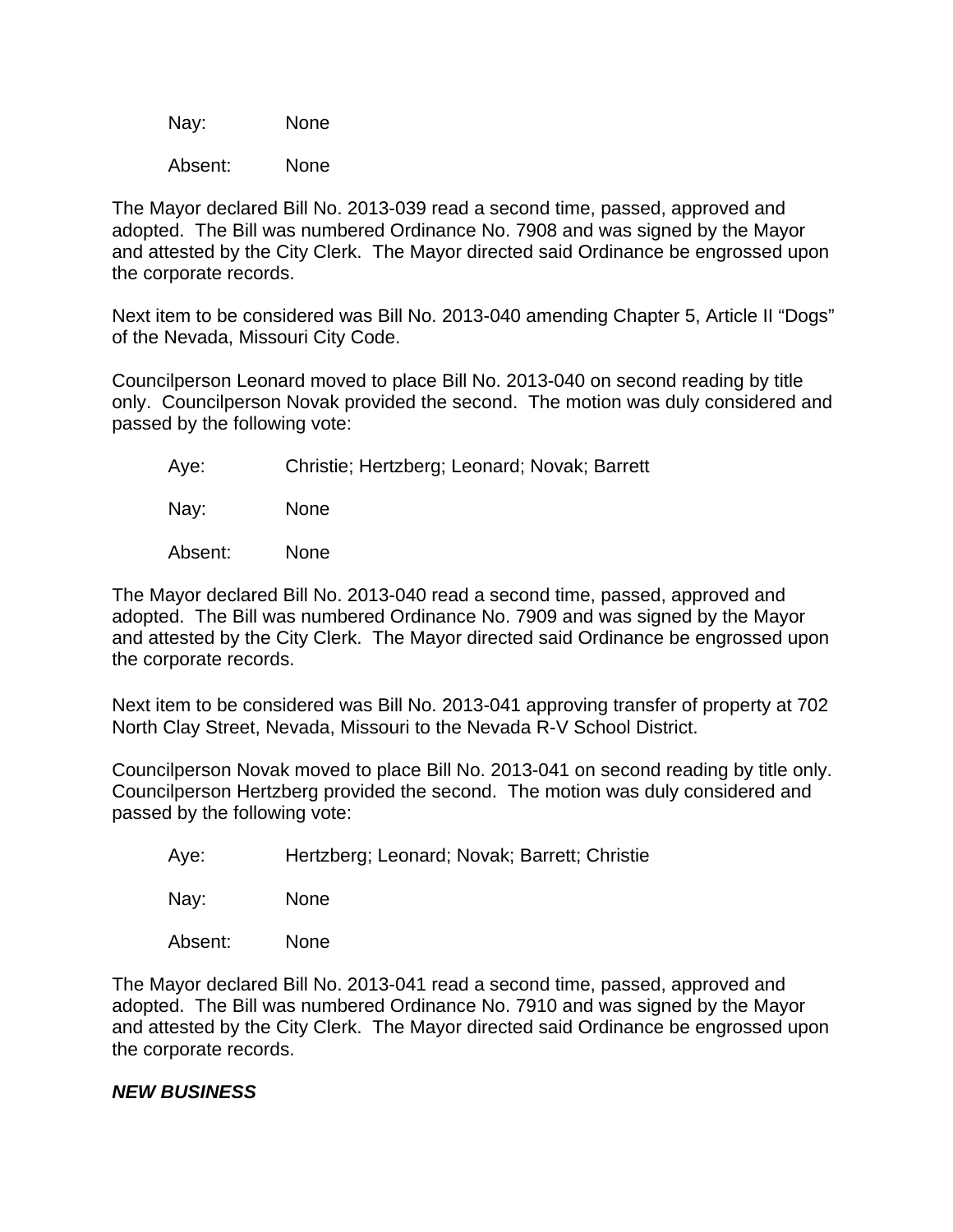Next to be considered was Bill No. 2013-042 amending section 20-23 of the City Code of the City of Nevada, Missouri.

Councilperson Hertzberg moved to place Bill No. 2013-042 on first reading by title only. Councilperson Novak provided the second. The motion was duly considered and passed by the following vote:

Aye: Leonard; Novak; Barrett; Christie; Hertzberg

Nay: None

Absent: None

Then to be considered was Bill No. 2013-043 authorizing the execution of an agreement with the County Commission, Vernon County for 2013 Real Estate and Personal Property Tax billings and collection for the 2013 Tax year.

Councilperson Christie moved to place Bill No. 2013-043 on first reading by title only. Councilperson Novak provided the second. The motion was duly considered and passed by the following vote:

Aye: Novak; Barrett; Christie; Hertzberg; Leonard

Nay: None

Absent: None

Next to be considered was Bill No. 2013-044 authorizing an amendment to the current service agreement with Allgeier, Martin & Associates of Joplin, Missouri.

Councilperson Novak moved to place Bill No. 2013-044 on first reading by title only. Councilperson Hertzberg provided the second. The motion was duly considered and passed by the following vote:

Aye: Barrett; Christie; Hertzberg; Leonard; Novak

Nay: None

Absent: None

Next to be considered was Bill No. 2013-045 authorizing the City of Nevada, Missouri, to enter into a lease/purchase agreement with U.S. Bancorp Equipment Finance, Inc. for the acquisition of a vac-con v390/1000 LHA combination sewer cleaner for the sewer collection department.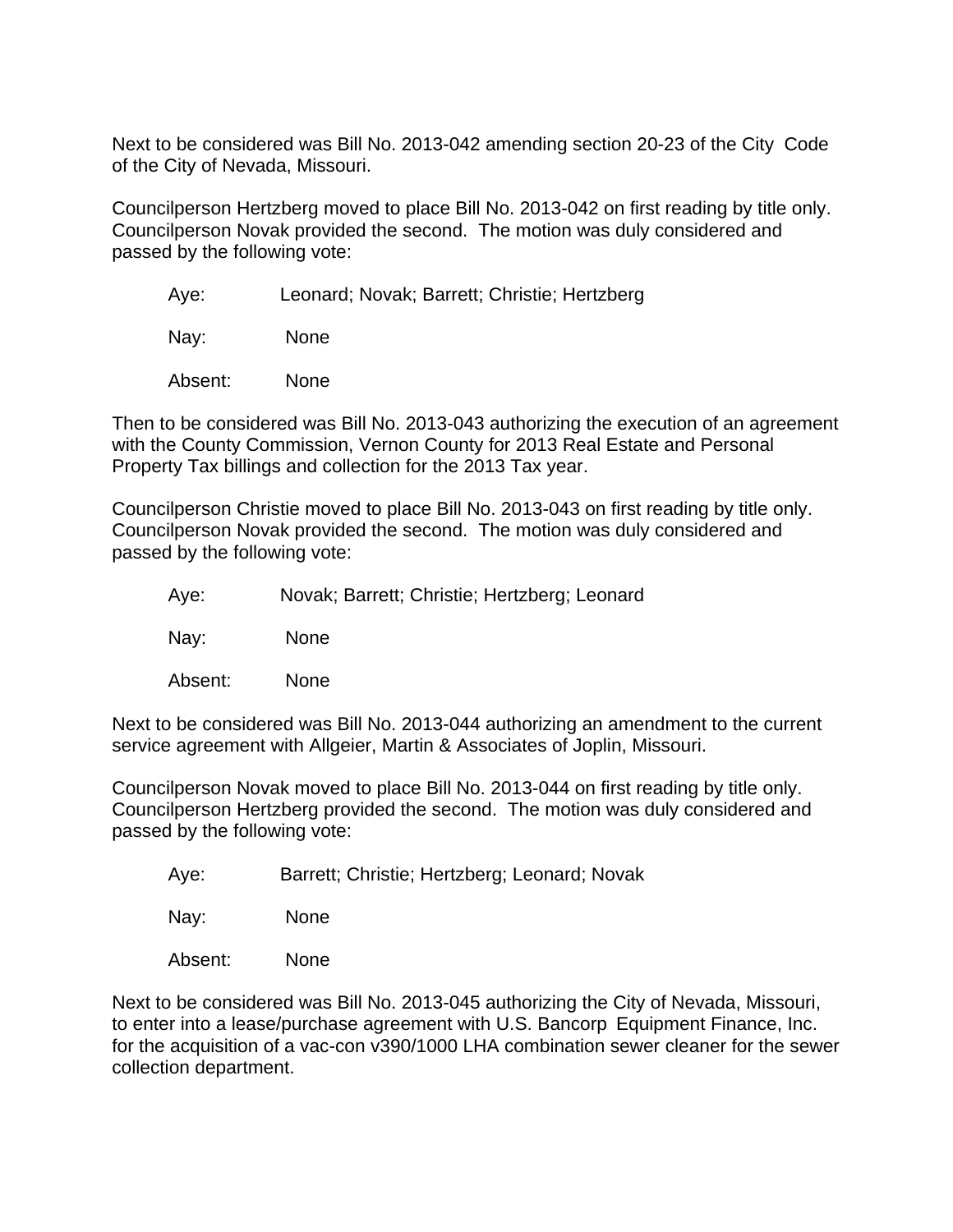Councilperson Novak moved to place Bill No. 2013-045 on first reading by title only. Councilperson Hertzberg provided the second. The motion was duly considered and passed by the following vote:

Aye: Christie; Hertzberg; Leonard; Novak; Barrett

Nay: None

Absent: None

# *REPORTS*

# *Monthly Department Reports*

The following reports were reviewed and are on file in the City Clerk's Office:

- i. Municipal Court Report July
- ii. Fire Department Report July
- iii. Animal Control Report July
- iv. Police Department Report July
- v. Alliance Water Resources Report July
- vi. Finance Report July
	- 1. Business License Report July

#### *Boards and Commissions Written Minutes/Reports*

There were none.

#### *Mayor's Report*

There was none.

#### *City Manager's Report*

City Manager, J D Kehrman reported, APAC has started milling the street and working with the City employees. Budget process is in progress for the year of 2014. Work sessions with the City Council will be scheduled in October.

#### *MISCELLANEOUS MATTERS*

City Councilperson Christie discussed the "Tour of Nevada" and encouraged the Council to support the event next year. He volunteered to be the Council liaison for the committee.

### *EXECUTIVE SESSION*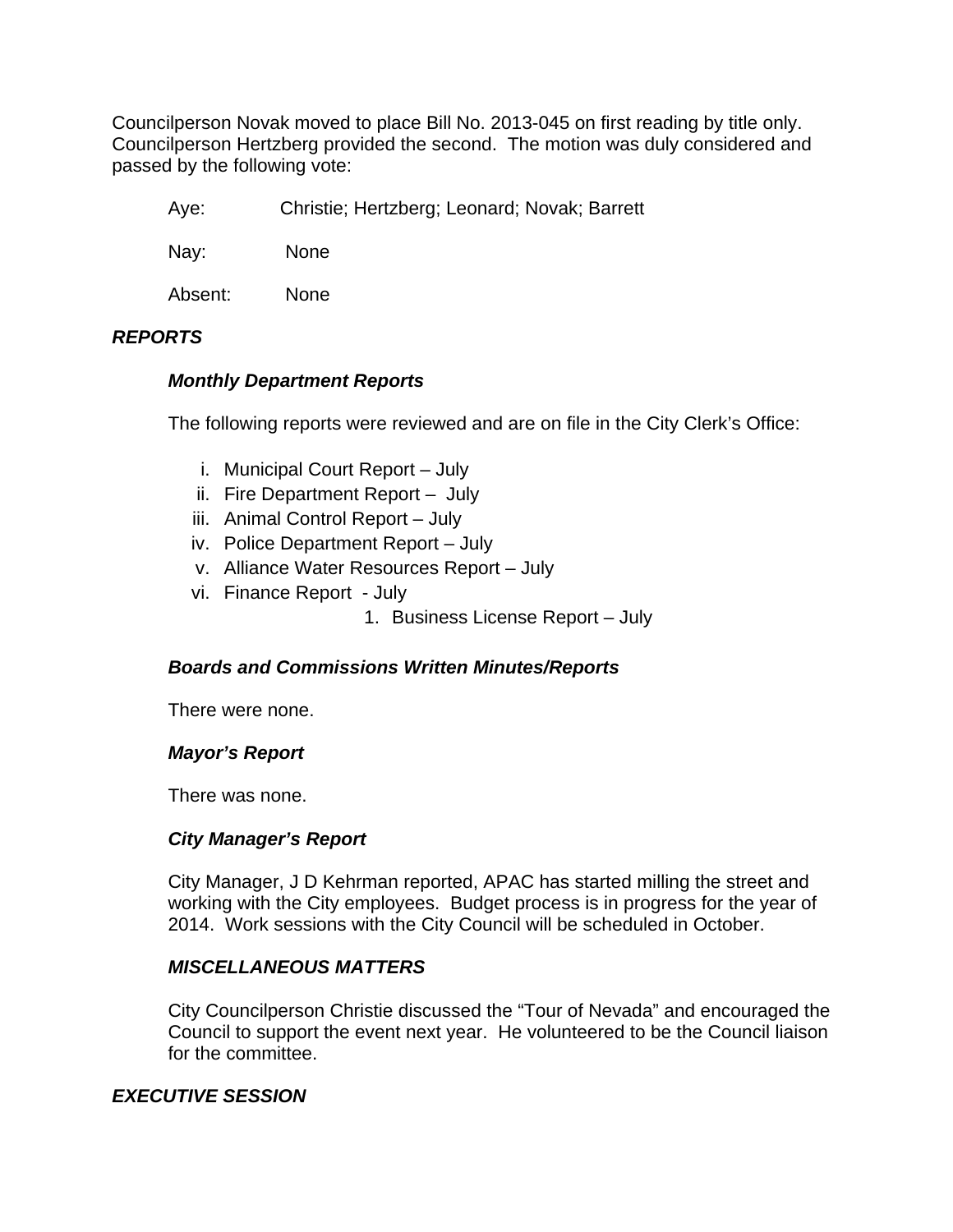The Mayor Requests an Executive Session for Reasons in Accordance with Section 610.021 RSMo., Subparagraph (3) Hiring, Firing, Disciplining or Promoting of Particular Employees by a Public Governmental Body when personal information about the employee is discussed or recorded and (2) Leasing, purchase or sale of real estate by a public governmental body where public knowledge of the transaction might adversely affect the legal consideration therefor.

Councilperson Leonard moved to go into executive session for reasons in accordance with Section 610.021 RSMo., Subparagraph (3) Hiring, Firing, Disciplining or Promoting of Particular Employees by a Public Governmental Body when personal information about the employee is discussed or recorded and (2) Leasing, purchase or sale of real estate by a public governmental body where public knowledge of the transaction might adversely affect the legal consideration therefor, after a five-minute recess. The second was provided by Councilperson Hertzberg. The motion was duly considered and passed by the following vote:

| Aye:    | Hertzberg; Leonard; Novak; Barrett; Christie |
|---------|----------------------------------------------|
| Nay:    | <b>None</b>                                  |
| Absent: | <b>None</b>                                  |

An executive session of the City Council of the City of Nevada, Missouri was held in the City Council Chambers, 120 S. Ash, Nevada, Missouri, beginning at 8:20 p.m.

Present: Barrett; Christie; Hertzberg; Leonard; Novak

Absent: None

Staff present: JD Kehrman, City Manager; Wm. G. McCaffree, City Attorney; Bev Baker, City Clerk; Kristie Modlin, Treasurer

Discussion was limited to Section 610.021 RSMo., Subparagraph (3) Hiring, Firing, Disciplining or Promoting of Particular Employees by a Public Governmental Body when personal information about the employee is discussed or recorded and (2) Leasing, purchase or sale of real estate by a public governmental body where public knowledge of the transaction might adversely affect the legal consideration therefor.

Councilperson Christie moved to adjourn the executive session and move back into regular session. The second was provided by Councilperson Novak. The motion was duly considered and passed by the following vote: